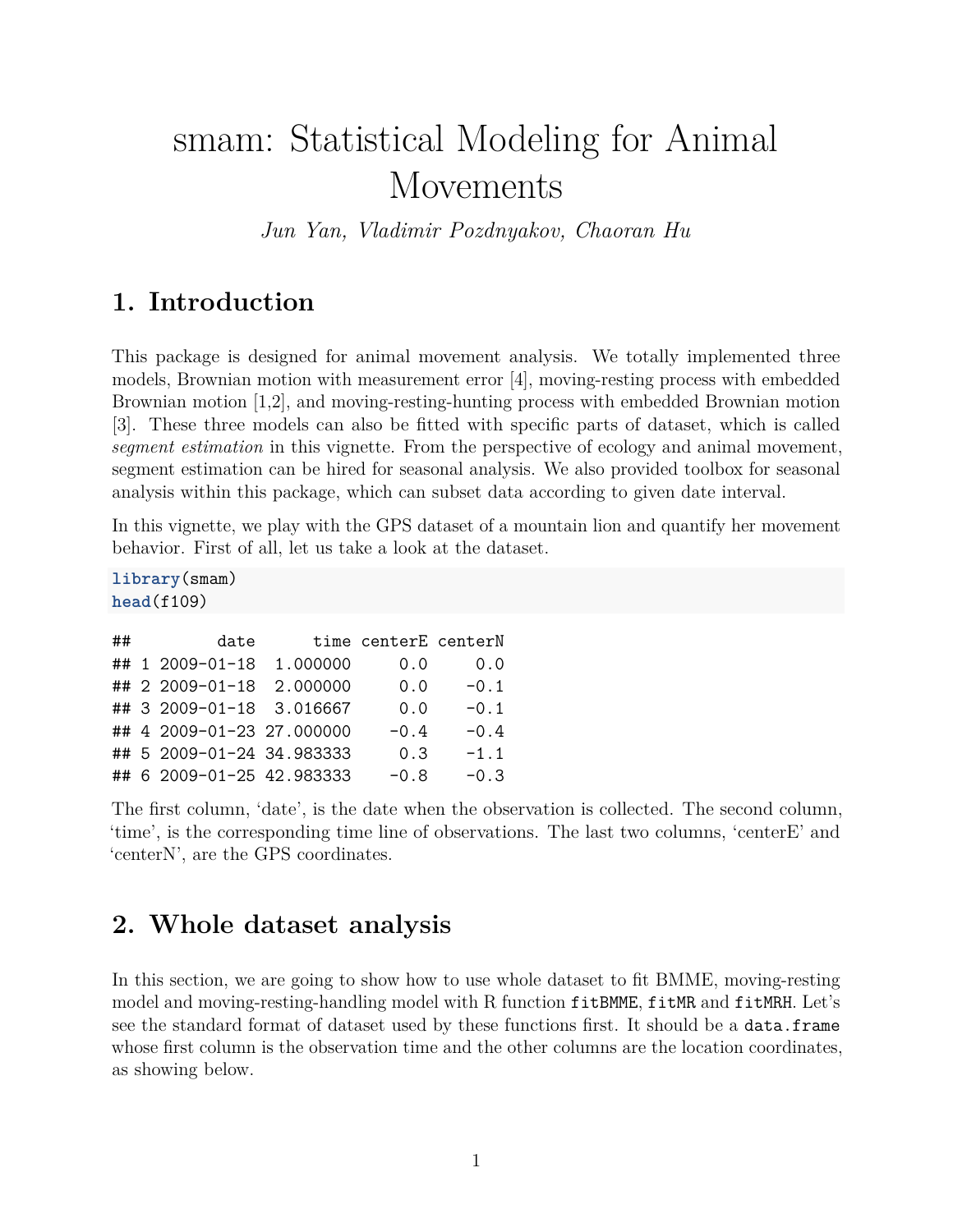```
dat1 <- f109[, -1]
head(dat1)
```

| ##   |                | time centerE centerN |        |
|------|----------------|----------------------|--------|
| ## 1 | 1.000000       | 0.0                  | 0.0    |
| ## 2 | 2.000000       | 0.0                  | $-0.1$ |
|      | ## 3 3.016667  | 0.0                  | $-0.1$ |
|      | ## 4 27.000000 | $-0.4$               | $-0.4$ |
|      | ## 5 34.983333 | 0.3                  | $-1.1$ |
|      | ## 6 42.983333 | $-0.8$               | $-0.3$ |

Now, we can fit the above data by the following code. (We do not show the result, because the estimation process for moving-resting-handling model is time consuming and maybe take several hours.)

```
## fit BMME model
fitBMME(dat1, start = c(0.5, 0.5))
## fit moving-resting model with full likelihood
fitMR(data1, start = c(10, 0.1, 1), likelihood = "full")## fit moving-resting model with composite likelihood
fitMR(data1, start = <math>c(10, 0.1, 1)</math>, likelihood = "composite")## fit moving-resting-handling model (serial computation)
## numThread is less or equal to 1 will call serial computation
fitMRH(data1, start = c(4, 0.4, 0.1, 1, 0.5), numThreads = 1)
## fit moving-resting-handling model (parallel computation)
## numThread is greater or equal to 2 will call parallel computation
## with given number of threads
```
 $fitMRH(data1, start =  $c(4, 0.4, 0.1, 1, 0.5)$ , numThreads = 4)$ 

We also mention that the sampling functions, rBMME, rMR, and rMRH, are given for BMME model, moving-resting model and moving-resting-handling model.

#### **3. Segment dataset analysis**

In this section, we are going to show the usage of segment estimation. In contrast with whole data estimation, the segment estimation only use part of observations. Segment estimation evaluates the likelihood for each segments of observation and sums them together as the likelihood be used in MLE process. So, in order to use segment estimation, we should tell R which part of observations we are going to use by adding additional 0-n column, where n can be any non-zero integer. The 0's in this column means discard this observation and other non-zero integers are the labels for each segments.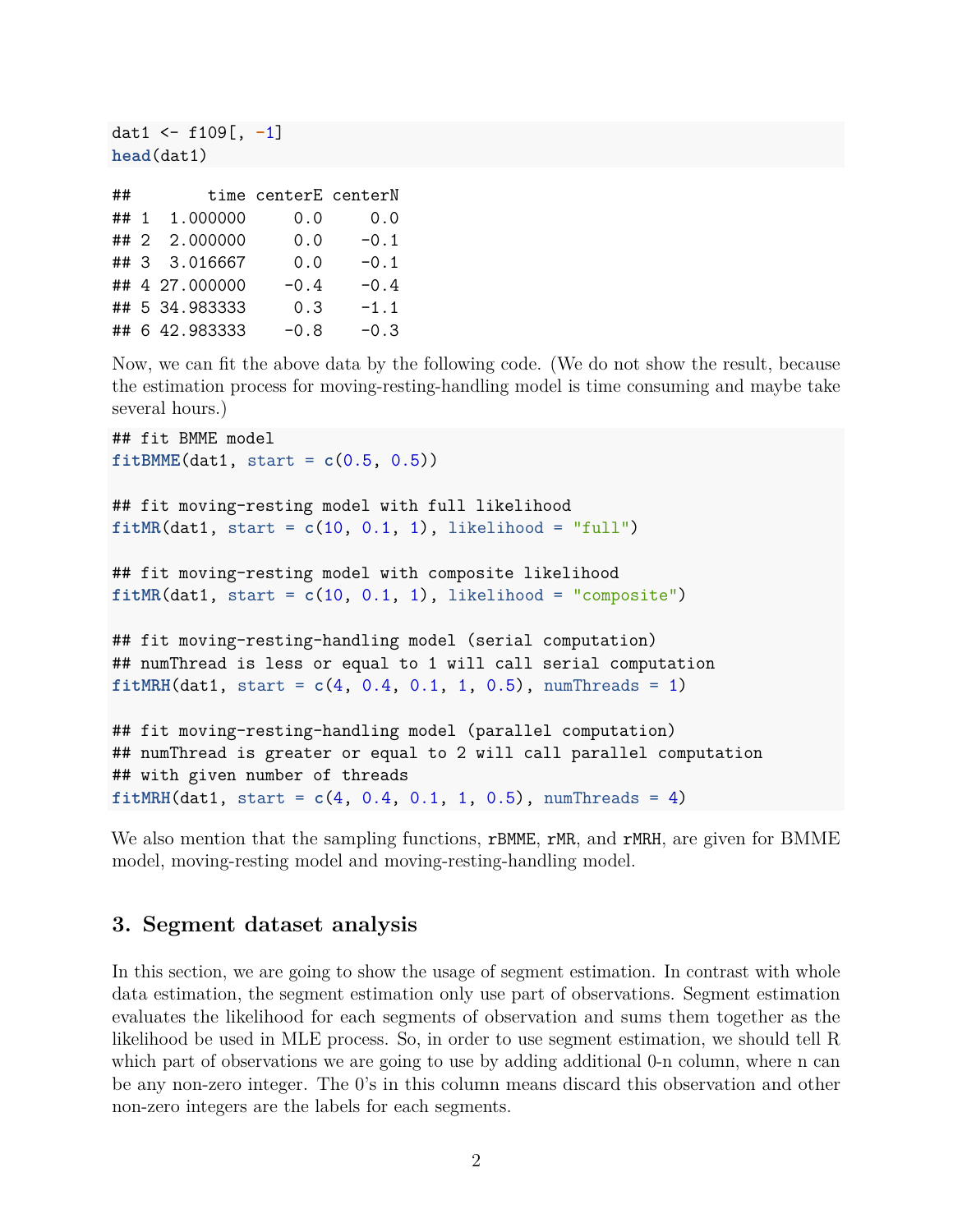## the name of segment indicator column can be given by user batch <- **c**(**rep**(0, 30), **rep**(1, 40), **rep**(0, 20), **rep**(2, 30), **rep**(0, 80)) dat2 <- **cbind**(dat1, batch) ## the result of dat2 is shown in appendix.

Then, when we apply fitBMME, fitMR, fitMRH on dat2, only segment 1 (batch  $= 1$ ) and segment 2 (batch  $= 2$ ) will be used. Then, we are going to show the code for fit these three models. (Note that, the name of indicator column should be set in segment.)

```
## fit BMME model
fitBMME(data, start = <math>c(0.5, 0.5)</math>, segment = "batch")## fit moving-resting model with full likelihood
fitMR(data2, start = c(10, 0.1, 1), segment = "batch", likelihood = "full")## fit moving-resting model with composite likelihood
fitMR(data2, start = <math>c(10, 0.1, 1)</math>, segment = "batch", likelihood = "composite")## fit moving-resting-handling model
fitMRH(dat2, start = c(4, 0.4, 0.1, 1, 0.5), segment = "batch", numThreads = 2)
```
#### **4. Prediction of hidden states**

The code for prediction of hidden states is still in process. But you can try and explore them with ?fitStateMR and ?fitStateMRH.

## **References**

[1] Yan, J., Chen, Y., Lawrence-Apfel, K., Ortega, I. M., Pozdnyakoc, V., Williams, S., and Meyer, T. (2014) A moving-resting process with an embedded Brownian motion for animal movements. Population Ecology. 56(2): 401–415.<doi:10.1007/s10144-013-0428-8>

[2] Pozdnyakov, V., Elbroch, L., Labarga, A., Meyer, T., and Yan, J. (2017) Discretely observed Brownian motion governed by telegraph process: estimation. Methodology and Computing in Applied Probability. [doi:10.1007/s11009-017-9547-6.](doi:10.1007/s11009-017-9547-6)

[3] Pozdnyakov, V., Elbroch, L., Hu, C., Meyer, T., and Yan, J. (2018+) On estimation for Brownian motion governed by telegraph process with multiple off states.  $\langle \text{arXiv:1806.00849}\rangle$ 

[4] Pozdnyakov, V. , Meyer, T. , Wang, Y. and Yan, J. (2014), On modeling animal movements using Brownian motion with measurement error. Ecology, 95: 247-253.<doi:10.1890/13-0532.1>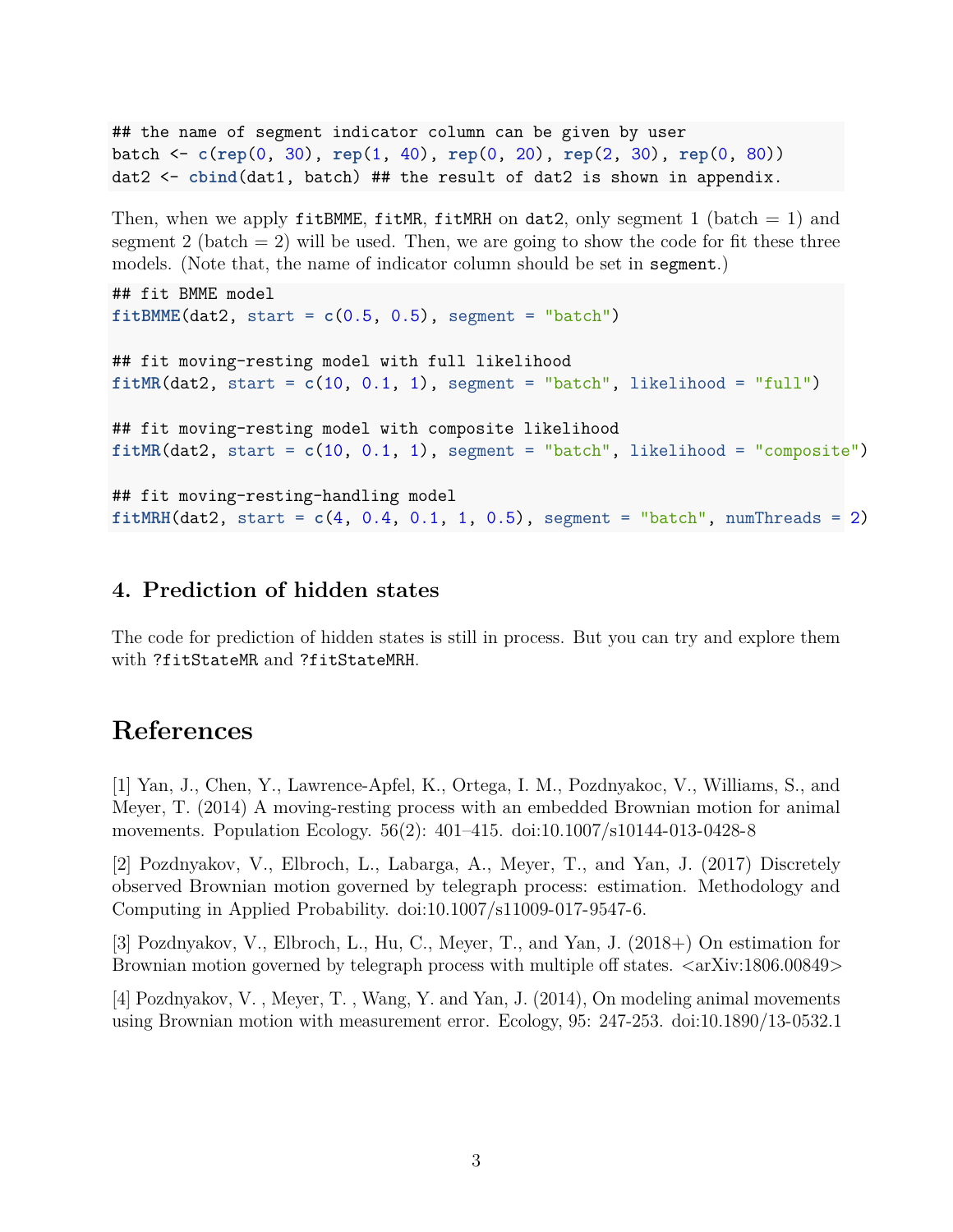## **Appendix**

We show the data for segment estimation here.

dat2

| ## |    | time       | centerE | centerN batch |   |
|----|----|------------|---------|---------------|---|
| ## | 1  | 1.000000   | 0.0     | 0.0           | 0 |
| ## | 2  | 2.000000   | 0.0     | $-0.1$        | 0 |
| ## | 3  | 3.016667   | 0.0     | $-0.1$        | 0 |
| ## | 4  | 27.000000  | $-0.4$  | $-0.4$        | 0 |
| ## | 5  | 34.983333  | 0.3     | $-1.1$        | 0 |
| ## | 6  | 42.983333  | $-0.8$  | $-0.3$        | 0 |
| ## | 7  | 50.983333  | $-0.8$  | $-0.3$        | 0 |
| ## | 8  | 58.983333  | $-0.8$  | $-0.3$        | 0 |
| ## | 9  | 66.966667  | 0.1     | $-0.4$        | 0 |
| ## | 10 | 74.966667  | $-1.2$  | $-2.8$        | 0 |
| ## | 11 | 82.966667  | $-1.3$  | $-2.9$        | 0 |
| ## | 12 | 90.966667  | $-1.3$  | $-2.9$        | 0 |
| ## | 13 | 98.966667  | $-1.3$  | $-2.9$        | 0 |
| ## | 14 | 106.966667 | $-1.3$  | $-2.9$        | 0 |
| ## | 15 | 114.966667 | $-1.0$  | $-2.7$        | 0 |
| ## | 16 | 131.000000 | $-1.3$  | $-2.9$        | 0 |
| ## | 17 | 138.983333 | 0.4     | $-3.6$        | 0 |
| ## | 18 | 146.983333 | $-1.1$  | $-3.5$        | 0 |
| ## | 19 | 154.966667 | $-0.7$  | $-4.3$        | 0 |
| ## | 20 | 162.966667 | $-0.7$  | $-4.4$        | 0 |
| ## | 21 | 170.966667 | $-0.7$  | $-4.4$        | 0 |
| ## | 22 | 178.966667 | $-0.7$  | $-4.5$        | 0 |
| ## | 23 | 186.966667 | $-0.7$  | $-4.5$        | 0 |
| ## | 24 | 194.966667 | $-0.7$  | $-4.4$        | 0 |
| ## | 25 | 202.966667 | $-0.7$  | $-4.4$        | 0 |
| ## | 26 | 210.966667 | $-0.7$  | $-4.4$        | 0 |
| ## | 27 | 218.966667 | $-0.5$  | $-4.3$        | 0 |
| ## | 28 | 226.983333 | $-0.7$  | $-4.4$        | 0 |
| ## | 29 | 234.966667 | $-0.7$  | $-4.5$        | 0 |
| ## | 30 | 242.966667 | $-0.4$  | $-4.5$        | 0 |
| ## | 31 | 250.966667 | $-0.2$  | $-4.5$        | 1 |
| ## | 32 | 258.966667 | $-0.3$  | $-4.6$        | 1 |
| ## | 33 | 266.966667 | $-0.5$  | $-5.9$        | 1 |
| ## | 34 | 274.966667 | $-0.5$  | $-5.9$        | 1 |
| ## | 35 | 282.966667 | $-0.7$  | $-4.5$        | 1 |
| ## | 36 | 291.000000 | $-0.3$  | $-4.3$        | 1 |
| ## | 37 | 314.966667 | $-0.4$  | $-4.4$        | 1 |
| ## | 38 | 322.966667 | $-0.4$  | $-3.2$        | 1 |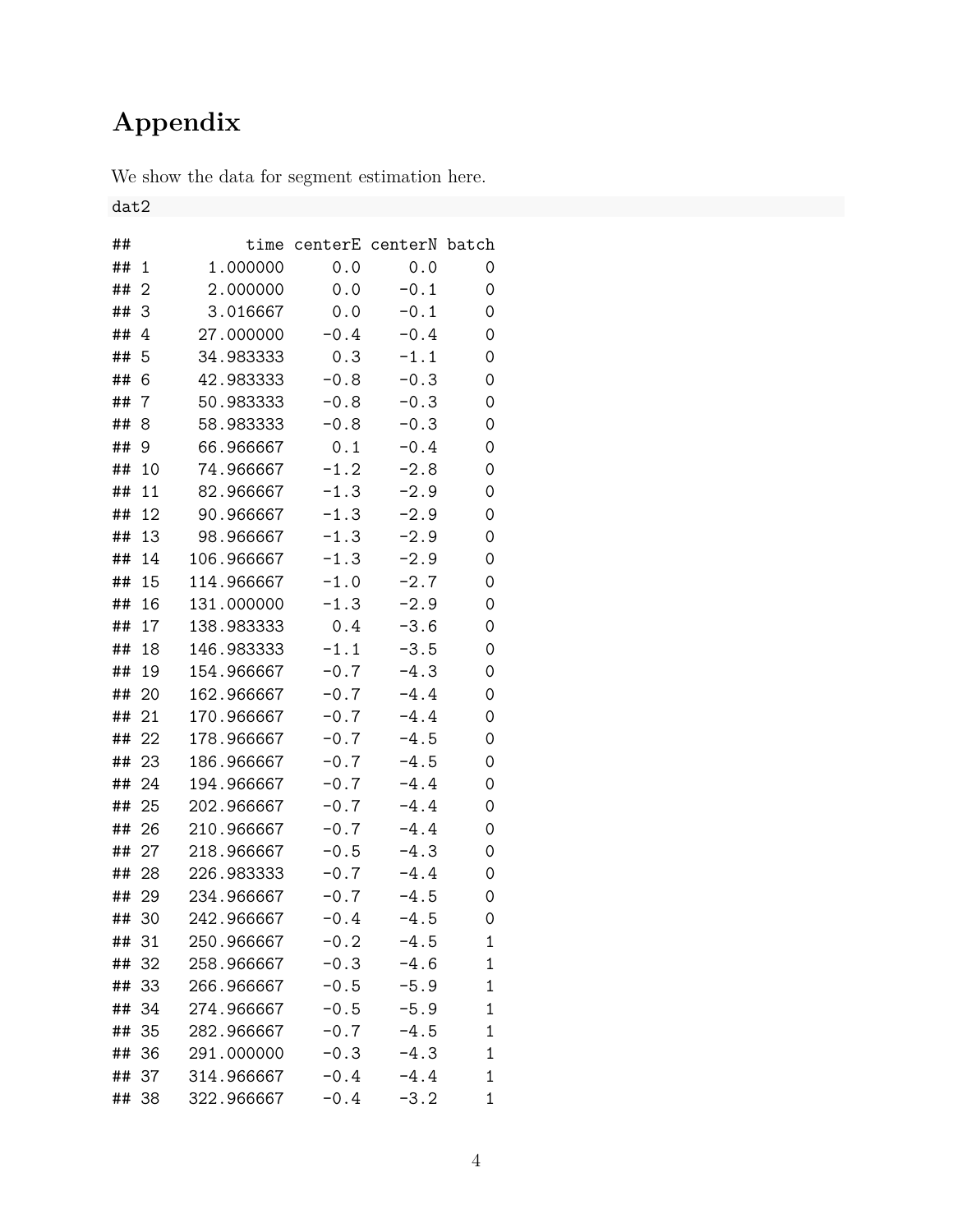| ## | 39    | 330.983333 | $1.7\,$ | $-0.4$ | 1            |
|----|-------|------------|---------|--------|--------------|
| ## | 40    | 339.000000 | 2.4     | 0.5    | 1            |
| ## | 41    | 346.983333 | 2.4     | 0.6    | $\mathbf{1}$ |
| ## | 42    | 354.983333 | 2.4     | 0.6    | $\mathbf{1}$ |
| ## | 43    | 362.966667 | 2.4     | 0.6    | 1            |
| ## | 44    | 370.966667 | 2.4     | 0.5    | 1            |
| ## | 45    | 378.966667 | 2.3     | 0.6    | 1            |
| ## | 46    | 386.966667 | 2.3     | 0.6    | 1            |
| ## | 47    | 394.983333 | 2.4     | 0.6    | 1            |
| ## | 48    | 402.983333 | 2.4     | 0.6    | $\mathbf{1}$ |
| ## | 49    | 410.983333 | 2.4     | 0.6    | 1            |
| ## | 50    | 418.983333 | 2.3     | 0.6    | 1            |
| ## | 51    | 426.983333 | 2.3     | 0.6    | 1            |
| ## | 52    | 434.983333 | 2.3     | 0.6    | 1            |
| ## | 53    | 442.966667 | 3.8     | 1.6    | $\mathbf{1}$ |
|    | ## 54 | 450.966667 | 3.6     | 0.3    | 1            |
| ## | 55    | 458.983333 | 3.4     | 0.7    | 1            |
|    | ## 56 | 466.966667 | 5.3     | 1.4    | 1            |
| ## | 57    | 474.966667 | 3.5     | 0.3    | 1            |
| ## | 58    | 482.983333 | 3.7     | 0.6    | 1            |
| ## | 59    | 490.983333 | 3.5     | 0.3    | 1            |
| ## | 60    | 507.000000 | 3.5     | 0.3    | 1            |
| ## | 61    | 514.966667 | 4.1     | 1.0    | 1            |
| ## | 62    | 522.966667 | 3.5     | 0.3    | 1            |
| ## | 63    | 530.966667 | 3.7     | 0.7    | 1            |
| ## | 64    | 538.983333 | 3.7     | 0.7    | $\mathbf{1}$ |
| ## | 65    | 546.966667 | 3.5     | 0.3    | 1            |
| ## | 66    | 554.966667 | 3.5     | 0.9    | 1            |
| ## | 67    | 562.966667 | 3.5     | 0.9    | 1            |
| ## | 68    | 570.966667 | 3.4     | 0.8    | 1            |
| ## | 69    | 586.966667 | 3.5     | 0.8    | 1            |
| ## | 70    | 594.966667 | 3.4     | 0.8    | 1            |
| ## | 71    | 602.983333 | 3.6     | 1.0    | 0            |
| ## | 72    | 610.966667 | 3.6     | 1.0    | 0            |
| ## | 73    | 618.966667 | 3.5     | 0.8    | 0            |
| ## | 74    | 634.966667 | 3.6     | 1.0    | 0            |
| ## | 75    | 642.966667 | 5.4     | 0.9    | 0            |
| ## | 76    | 650.983333 | 6.3     | 1.5    | 0            |
| ## | 77    | 658.966667 | 6.3     | 1.5    | 0            |
| ## | 78    | 666.966667 | 4.9     | 0.8    | 0            |
| ## | 79    | 674.983333 | 5.0     | 0.8    | 0            |
| ## | 80    | 682.966667 | 5.0     | 0.8    | 0            |
| ## | 81    | 690.983333 | 4.7     | 0.4    | 0            |
| ## | 82    | 698.983333 | 5.1     | 1.0    | 0            |
| ## | 83    | 706.966667 | 5.1     | 1.0    | 0            |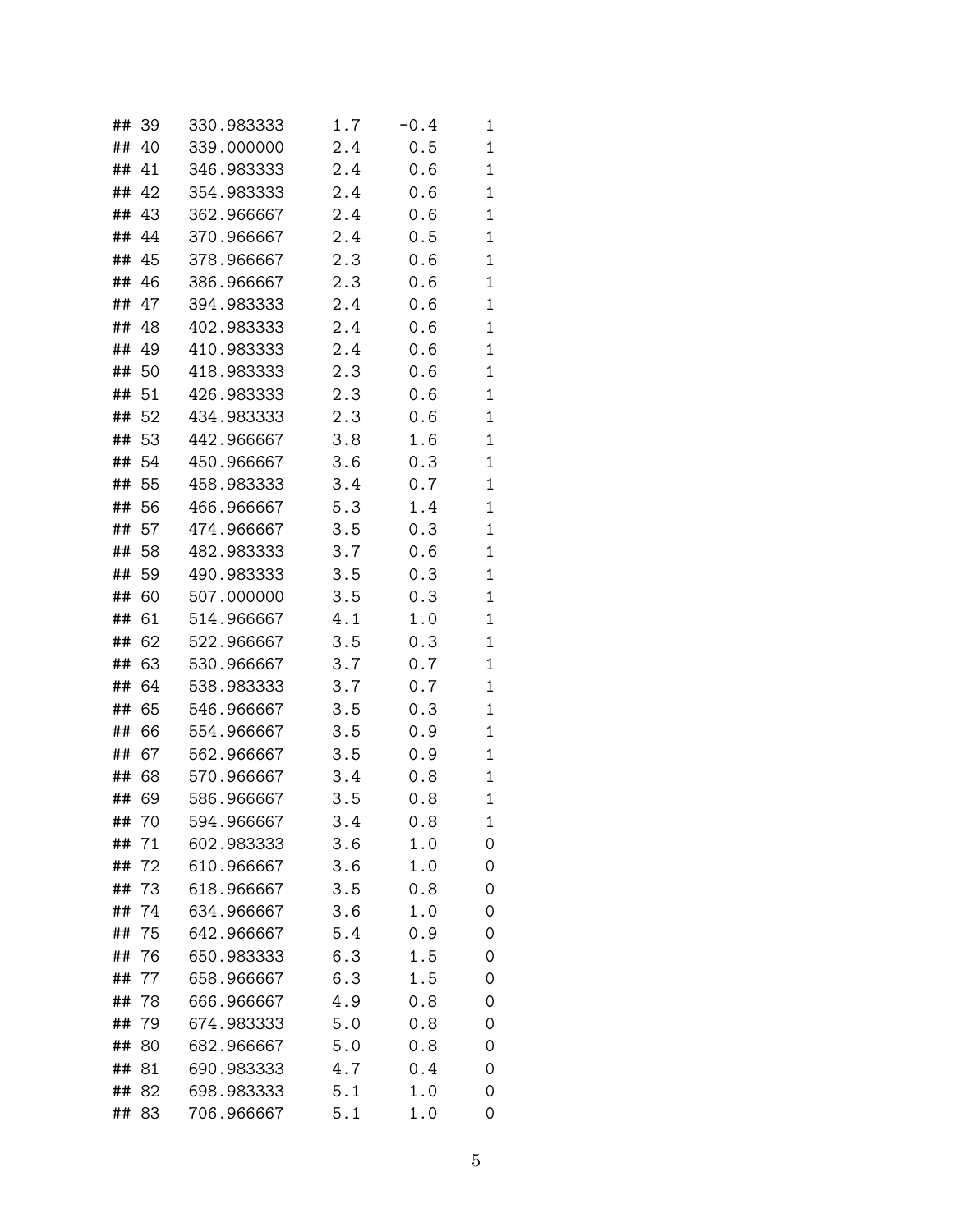| ## | 84  | 714.966667      | 4.0 | 0.4    | 0 |
|----|-----|-----------------|-----|--------|---|
| ## | 85  | 722.983333      | 2.6 | 0.4    | 0 |
| ## | 86  | 730.966667      | 2.6 | 0.4    | 0 |
| ## | 87  | 738.966667      | 2.7 | 0.4    | 0 |
| ## | 88  | 754.966667      | 3.6 | 1.0    | 0 |
| ## | 89  | 762.966667      | 2.9 | 0.4    | 0 |
| ## | 90  | 778.966667      | 2.7 | 0.5    | 0 |
| ## | 91  | 787.000000      | 2.7 | 0.4    | 2 |
| ## | 92  | 794.983333      | 3.6 | 0.9    | 2 |
| ## | 93  | 802.966667      | 3.9 | $-0.3$ | 2 |
| ## | 94  | 810.966667      | 3.2 | 0.3    | 2 |
| ## | 95  | 818.983333      | 3.1 | 0.4    | 2 |
| ## | 96  | 826.966667      | 3.2 | 0.4    | 2 |
| ## | 97  | 834.966667      | 3.2 | 0.3    | 2 |
| ## | 98  | 842.983333      | 3.6 | 1.0    | 2 |
| ## | 99  | 850.983333      | 3.6 | 0.8    | 2 |
| ## | 100 | 858.966667      | 3.2 | 0.3    | 2 |
| ## | 101 | 866.966667      | 3.6 | 0.7    | 2 |
| ## | 102 | 874.966667      | 3.5 | 0.8    | 2 |
| ## | 103 | 882.983333      | 3.2 | 0.3    | 2 |
| ## | 104 | 891.000000      | 3.8 | 0.9    | 2 |
| ## | 105 | 898.966667      | 3.9 | 1.0    | 2 |
| ## | 106 | 906.966667      | 2.9 | 0.2    | 2 |
| ## | 107 | 914.983333      | 2.6 | 0.3    | 2 |
| ## | 108 | 922.966667      | 2.7 | 0.2    | 2 |
| ## | 109 | 930.966667      | 2.9 | 0.2    | 2 |
| ## | 110 | 939.000000      | 2.7 | 0.2    | 2 |
| ## | 111 | 946.966667      | 2.7 | 0.2    | 2 |
| ## | 112 | 954.966667      | 2.9 | 0.2    | 2 |
| ## | 113 | 970.966667      | 3.0 | 0.4    | 2 |
| ## | 114 | 994.950000      | 4.5 | 0.7    | 2 |
| ## | 115 | 1002.966667     | 4.9 | 0.8    | 2 |
| ## | 116 | 1018.966667     | 5.2 | 0.9    | 2 |
| ## | 117 | 1042.950000     | 4.9 | 1.1    | 2 |
| ## | 118 | 1050.950000     | 6.4 | 1.4    | 2 |
| ## |     | 119 1058.950000 | 6.5 | 1.4    | 2 |
| ## | 120 | 1066.950000     | 6.5 | 1.5    | 2 |
| ## | 121 | 1074.933333     | 8.2 | 0.5    | 0 |
| ## | 122 | 1082.950000     | 6.6 | 1.7    | 0 |
| ## | 123 | 1090.933333     | 7.1 | 3.1    | 0 |
| ## | 124 | 1098.933333     | 6.4 | 2.1    | 0 |
| ## | 125 | 1114.933333     | 6.5 | 1.7    | 0 |
| ## | 126 | 1138.916667     | 5.2 | 0.9    | 0 |
| ## | 127 | 1146.883333     | 4.3 | 0.7    | 0 |
| ## |     | 128 1162.883333 | 4.3 | 0.8    | 0 |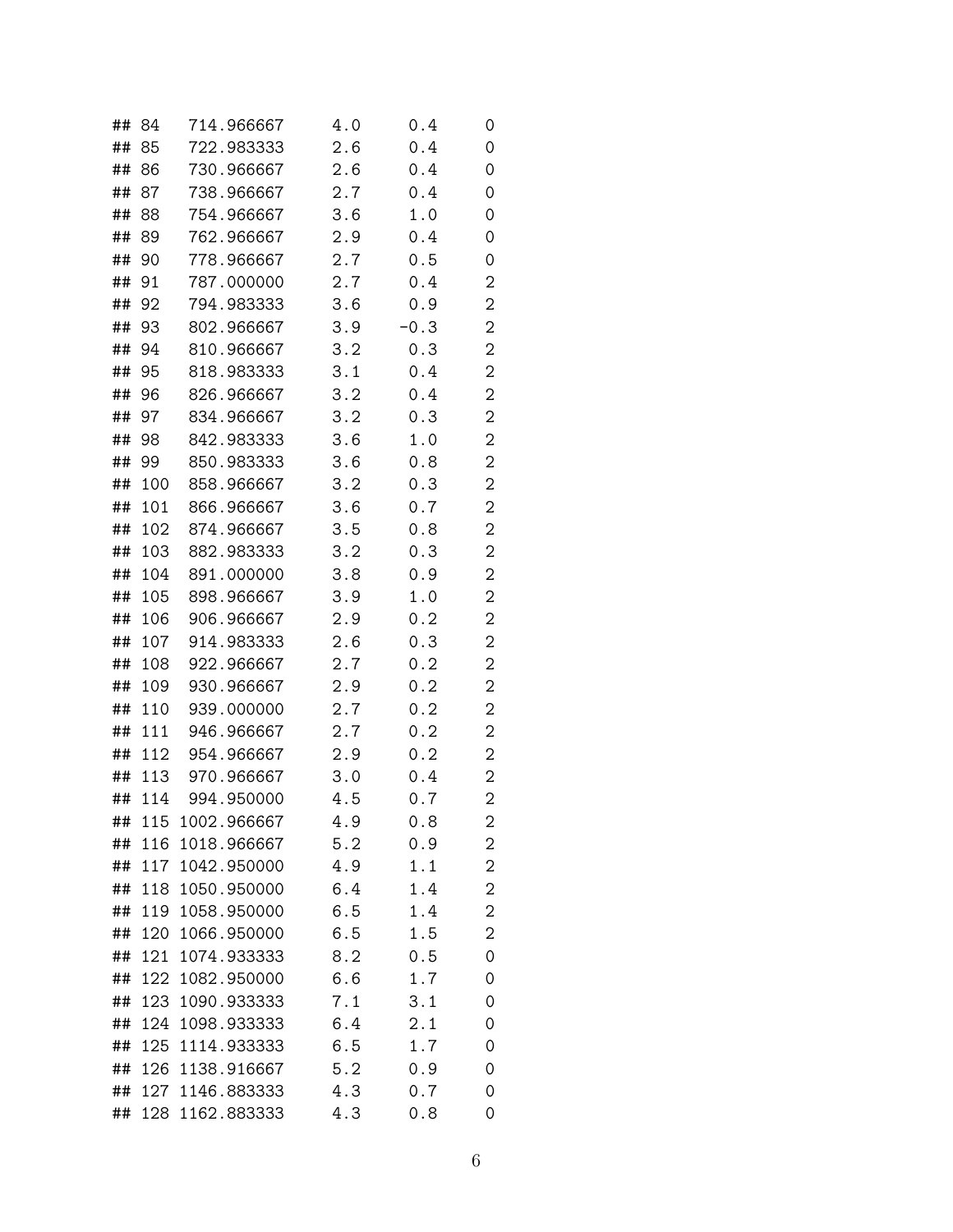| ## | 129 | 1170.883333     | 4.3  | 0.8    | 0 |
|----|-----|-----------------|------|--------|---|
| ## |     | 130 1178.916667 | 4.3  | 0.9    | 0 |
| ## |     | 131 1186.916667 | 4.3  | 0.8    | 0 |
| ## |     | 132 1194.883333 | 4.3  | 0.8    | 0 |
| ## | 133 | 1202.916667     | 4.3  | 0.7    | 0 |
| ## | 134 | 1210.883333     | 4.4  | 1.1    | 0 |
| ## | 135 | 1218.900000     | 4.3  | 0.7    | 0 |
| ## |     | 136 1226.900000 | 4.3  | 0.7    | 0 |
| ## | 137 | 1234.900000     | 3.7  | 1.1    | 0 |
| ## | 138 | 1242.916667     | 4.3  | 0.7    | 0 |
| ## | 139 | 1250.900000     | 4.3  | 1.1    | 0 |
| ## | 140 | 1258.916667     | 4.2  | 1.4    | 0 |
| ## | 141 | 1266.883333     | 4.3  | 0.7    | 0 |
| ## | 142 | 1274.900000     | 4.3  | 0.7    | 0 |
| ## | 143 | 1282.883333     | 4.1  | 1.3    | 0 |
| ## | 144 | 1290.916667     | 3.9  | 0.4    | 0 |
| ## | 145 | 1306.883333     | 5.2  | 1.0    | 0 |
| ## | 146 | 1322.850000     | 5.1  | 0.9    | 0 |
| ## | 147 | 1330.833333     | 5.2  | 0.9    | 0 |
| ## | 148 | 1338.833333     | 6.4  | 1.6    | 0 |
| ## | 149 | 1346.866667     | 6.4  | 1.9    | 0 |
| ## | 150 | 1354.833333     | 6.5  | 1.9    | 0 |
| ## | 151 | 1362.850000     | 8.0  | 0.4    | 0 |
| ## | 152 | 1370.866667     | 10.3 | $-1.0$ | 0 |
| ## | 153 | 1378.833333     | 10.4 | $-1.1$ | 0 |
| ## |     | 154 1386.850000 | 9.1  | $-3.7$ | 0 |
| ## | 155 | 1394.866667     | 9.3  | $-5.2$ | 0 |
| ## | 156 | 1402.833333     | 8.9  | $-5.5$ | 0 |
| ## | 157 | 1410.850000     | 9.4  | $-3.6$ | 0 |
| ## | 158 | 1418.833333     | 9.1  | $-3.6$ | 0 |
| ## | 159 | 1426.833333     | 9.1  | $-3.7$ | 0 |
| ## | 160 | 1434.833333     | 7.2  | $-1.5$ | 0 |
| ## | 161 | 1442.850000     | 7.1  | $-1.8$ | 0 |
| ## | 162 | 1450.833333     | 7.0  | $-2.4$ | 0 |
| ## |     | 163 1458.866667 | 7.2  | $-1.5$ | 0 |
| ## |     | 164 1466.850000 | 7.1  | $-1.8$ | 0 |
| ## | 165 | 1474.833333     | 7.2  | $-1.5$ | 0 |
| ## | 166 | 1482.833333     | 7.2  | $-1.5$ | 0 |
| ## | 167 | 1490.866667     | 7.2  | $-1.5$ | 0 |
| ## | 168 | 1498.833333     | 7.2  | $-1.5$ | 0 |
| ## | 169 | 1506.833333     | 6.6  | $-1.1$ | 0 |
| ## | 170 | 1514.833333     | 6.2  | $-1.3$ | 0 |
| ## | 171 | 1522.850000     | 6.2  | $-1.3$ | 0 |
| ## | 172 | 1530.833333     | 6.4  | $-0.9$ | 0 |
| ## |     | 173 1538.850000 | 5.8  | $-0.6$ | 0 |